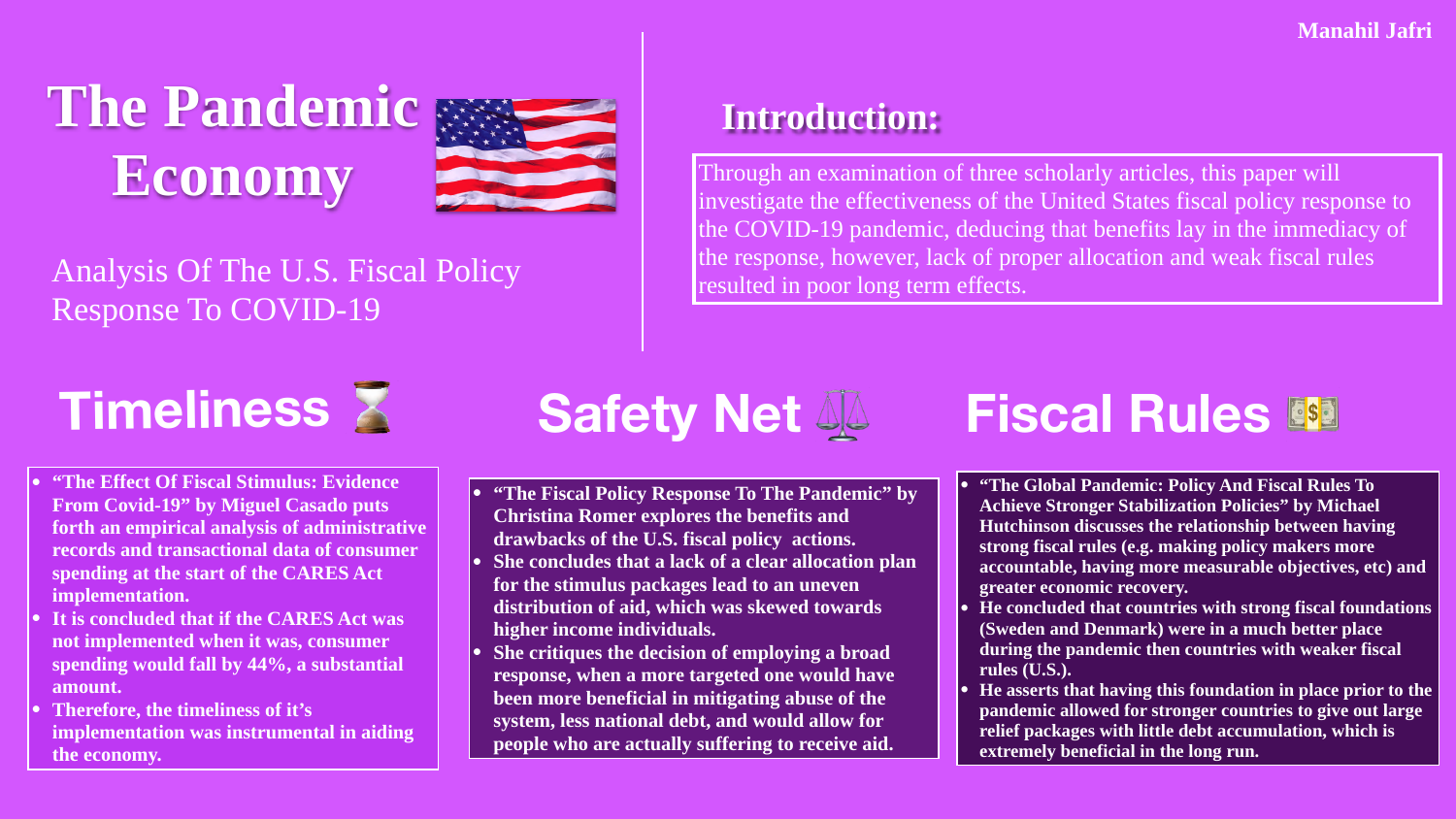#### **A Generation Overlooked:**

#### **The Effects of COVID-19 Economic Relief Measures on Youth Unemployment**

**[Khadiza T. Kubra POLSC 294.04]**

#### **\_Background\_**

- $\geq$  Young workers (aged 16-24) have always had higher unemployment rates.
- $\geq$  Consistently 20% less employed than ages 25-55 for the past two decades. (statista.com)
- ➢ Young workers are overrepresented in leisure, hospitality, and retail (the industries hit the hardest by pandemic-related closures).
- $\triangleright$  More than half of this statistic is made up of Black, Hispanic, and Asian-American Pacific Islander (AAPI) youth.



Underemployment rates in the spring of 2019 (orange and navy) federal action for improvement. **and 2020 (yellow and light blue), by age, gender, and race/ethnicity (Gould, Kassa, 2020).**

#### **\_Federal Economic Relief - Why Youth are the Exception\_**

- ➢ Families First Coronavirus Relief Act (FFCRA)
	- Targeted towards small business owners and families needing cash assistance, not individuals.
- ➢ The Coronavirus Aid, Relief, and Economic Security (CARES) act
	- One-time \$1200 payment not given to those with not employment history
	- "\$600 per dependent" clause eligibility cut-off is 17 years old.
	- Assistance directed to business owners, homeowners, etc. to avoid debt or bankruptcy.
	- Paycheck Protection Program (PPP)- relief fund for employers to give out wages, does not apply to the unemployed or underemployed.
- ➢ Lost Wages Protection Program (LWA)
	- Given to weekly \$100 unemployment benefit recipients. Cannot apply for unemployment benefits with no employment history.

#### **\_Where Are We Now?\_**

- $\triangleright$  Supplementary programs to existing relief programs still does not reach 18-24 year old age bracket without employment history.
- $\triangleright$  After previous recession, youth unemployment remained at high percentages, leaving a permanent scar on career development.
- $\triangleright$  Mayor Bill de Blasio is using report from Disconnected Youth Task Force to devise a plan for out-of-school/out-of-work (OSOW) youth, but no action has been taken.
- $\triangleright$  While disproportionate youth unemployment is acknowledged, there is no urgent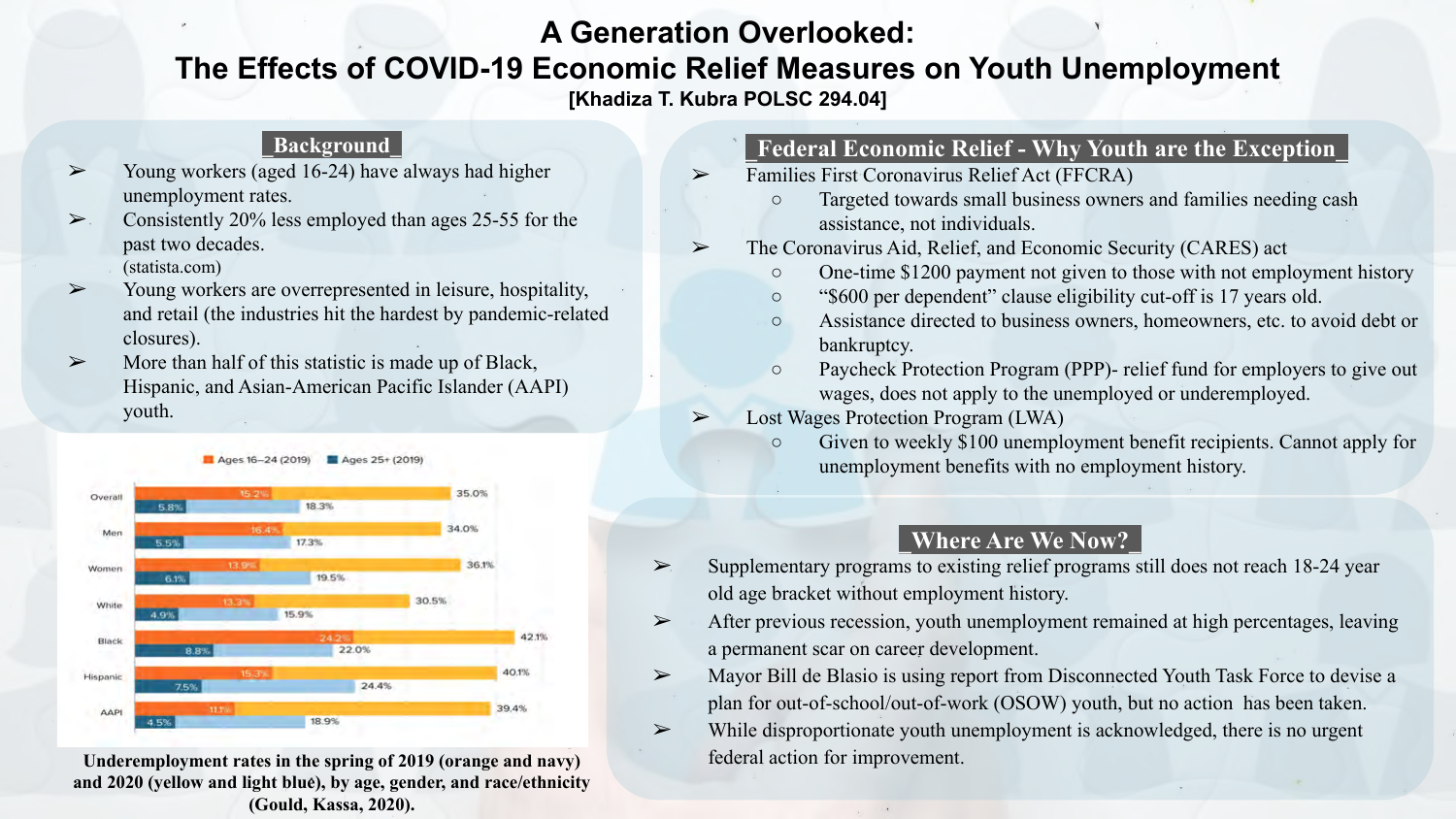#### **Background:**

Due to the pandemic, the amount of remote workers has increased dramatically. This can be seen through different types of locations and age groups. To the right, are graphs of people from different age groups and different location in the U.S. and pandemic.

#### **Thesis:**

Remote working has played a major role in worker productivity. Due to remote working, employees have been able to have a more flexible schedule, create less of a carbon footprint, increase one's self-discipline, and creativity. However, many have experienced downsides to remote working such as work-home interference, ineffective communication with colleagues, heighten procrastination, and a larger

#### **How has Remote Working Affected Worker Productivity?**

#### Figure 2: Responses by US region





#### **Enhances Work:**

- Less carbon footprint
	- More family time
- Flexibility with schedule
- Increase self discipline
	- Increase creativity

#### **Hinders Work:**

- Work-Home Interference
- Ineffective communication
	- Procrastination
	- Higher Workload

#### **Ways to Increase Productivity:**

- Create a schedule
- Stay on top of organization of your space
- Create a specific workplace
- Hold yourself accountable to getting tasks done
- Focus on one task at a time
- Communicate challenges one is facing

#### **Conclusion:**

Remote working has been crucial during the Coronavirus. There have been several positives while their being a lot of downsides. However, it has helped people value their health and safety while being able to attend work. Remote working was never new but was uncommon. Now, with this pandemic, remote working doesn't seem like something that will go away. More people will want to keep remote working, thus leading companies to think of innovative ways to accommodate for them and adjust.

#### workload. **By: Jalyssa Laboy**